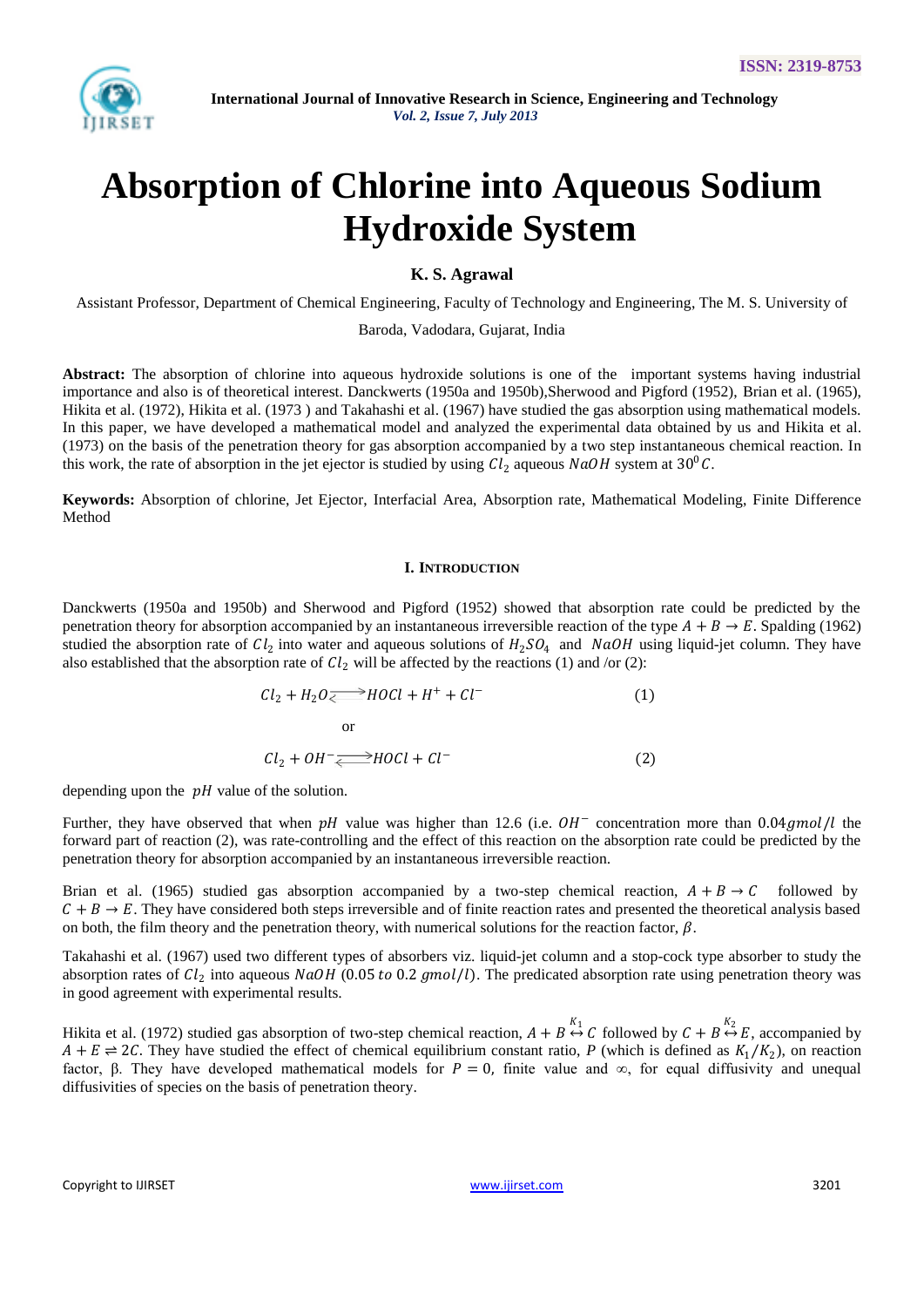

Hikita et al. (1973) stated that in case of strong hydroxide solution the forward part of reaction (2) is not only reaction which governs the absorption rate of  $Cl_2$  but the rapid reaction

$$
H O Cl + OH^- \xrightarrow{\longrightarrow} O Cl^- + H_2 O \tag{3}
$$

also affects the absorption rate of  $Cl_2$  as the equilibrium constant of this reaction is very large.

#### **II. MECHANISM OF CHEMICAL ABSORPTION**

Spalding (1962) mentioned that, when  $OH^-$  concentration is more than 0.04 g mol/l the forward part of reaction (2) is ratecontrolling which affects the absorption rate.

Hikita et al. (1973) stated that  $H O Cl$  (hypochlorous acid) formed by reaction (2) can react again with  $OH^-$ ions results in rapid reaction (3) having equilibrium constant  $K = 2.2 \times 10^6$  *l/gmole*. Hence considering two step mechanism of the reaction (absorption) between  $Cl_2$  and an aqueous hydroxide solution, may be written as follows:

$$
Cl_2 + OH^- \longrightarrow HOCl + Cl^-
$$
 (4)

$$
H O Cl + OH^- \longrightarrow O Cl^- + H_2 O \tag{5}
$$

$$
Cl_2 + 2OH^- \longrightarrow CL^- + OCl^- + H_2O \tag{6}
$$

The values of the equilibrium constants of reactions (2) and (3) are  $K_1$  and  $K_2$ . *They* are stated as follows:

$$
K_1 = \frac{[HOC1][Cl^-]}{[Cl_2][OH^-]}
$$

$$
K_2 = \frac{[OC1^-]}{[HOC1][OH^-]}
$$

The values of  $K_1$  and  $K_2$  at 30<sup>0</sup>C is given by 3.1  $\times$  10<sup>10</sup> (Connick et al., 1959) and 2.2  $\times$  10<sup>6</sup> *l/gmole* (Morris, 1966) respectively.

The hydrolysis of dissolved  $Cl_2$  with water takes place according to the reaction

$$
Cl_2 + H_2O \longrightarrow HOCl + H^+ + Cl^-
$$
 (1)

The equilibrium constant of this reaction is given by

$$
K_3 = \frac{[H O CL][H^+][Cl^-]}{[Cl_2]}
$$

and having value  $4.5 \times 10^{-4} (g \text{mole/l})^2$  (Connick et al., 1959) at  $30^0C$ .

The values of  $K_3$  is very low compared to the value of  $K_1$ , and hence reaction (1) will not have a significant contribution to the total reaction rate of  $Cl<sub>2</sub>$ 

Therefore, the absorption of  $Cl_2$  into aqueous hydroxide solutions can be considered as an instantaneous two-step reaction, which is equivalent to say that reaction (2) followed by reaction (3) and having over all reaction (6).

#### **III. MATHEMATICAL MODELS RELATED TO ABSORPTION**

The rate of absorption of reactant  $A$  (gas) with instantaneous chemical reaction can be predicted by summing

(a) Amount of A diffuse away unreacted and

(b) Amount of reacted  $A$  (in the form of  $C$ ) diffuse away from the gas-liquid interface.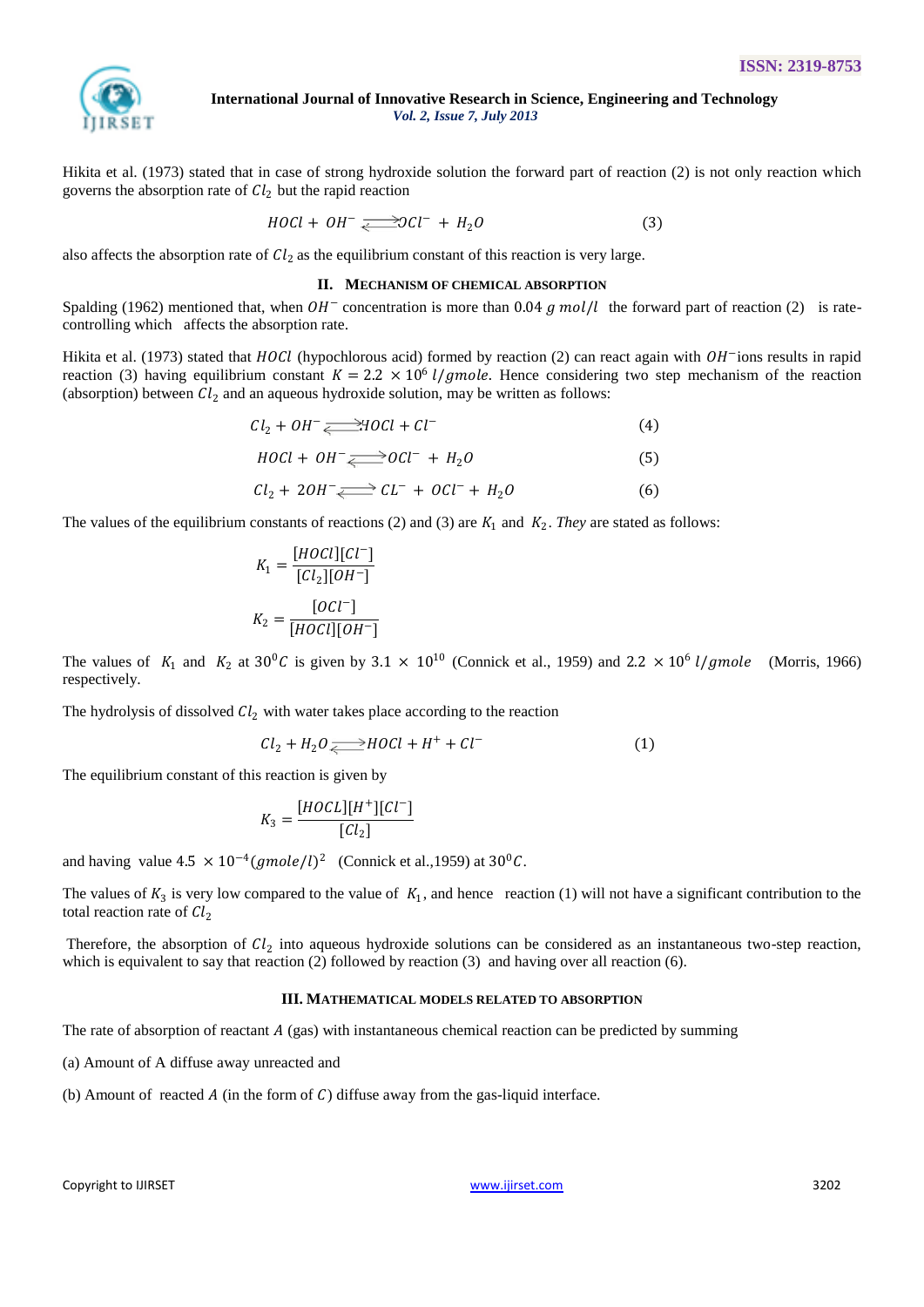

Therefore,

$$
-N_{A_i} = D_A \left(\frac{\partial A}{\partial x}\right)_{x=0} + \frac{1}{2} D_C \left(\frac{\partial C}{\partial x}\right)_{x=0}
$$
 (7)

The integration of equation (7) from time zero to the total exposure time  $t_e$  gives the average absorption rate and which may be written as :

$$
N_A = \frac{1}{t_e} \int_0^{t_e} N_{A_i} dt
$$
  
= 
$$
\frac{1}{t_e} \int_0^{t_e} \left[ -D_A \left( \frac{\partial A}{\partial x} \right)_{x=0} - \frac{1}{2} D_C \left( \frac{\partial C}{\partial x} \right)_{x=0} \right] dt
$$
 (8)

The average absorption rate of  $A$  in absence of the chemical reaction is given by the well-known Higbie equation

$$
N_A^* = 2A_i \sqrt{\frac{D_A}{\pi t}} \tag{9}
$$

It is known that the reaction factor is the ratio of average rates of absorption with chemical reaction and without chemical reaction. Therefore from equation (8) and (9)

$$
\beta = \frac{N_A}{N_A^*} = -\frac{1}{2Ai} \sqrt{\frac{\pi D_A}{t_e}} \int_0^{t_e} \left[ \left( \frac{\partial A}{\partial x} \right)_{x=0} + \left( \frac{D_C}{D_A} \right) \left( \frac{\partial C}{\partial x} \right)_{x=0} \right]
$$
(10)

Now, the rate of desorption of the *HOCl* product is given by (Lahiri et al., 1983)

$$
R_{d,HOL} = \sqrt{\left(\frac{D_C}{\pi t}\right)} \left\{ \frac{C_{HOL, x_1} - C_{HOL, x=0}}{\text{erf}\left[\sqrt{\left(\frac{D_A}{D_C}\right)} \sigma_1\right]}\right\}
$$
(10*a*)

Therefore, average rate of desorption over a total exposure  $t_e$  is given by

$$
= \frac{1}{t_e} \int_0^{t_e} R_{d,HOCl} dt
$$
  
\n
$$
= 2 \sqrt{\frac{D_c}{\pi t_e}} \left\{ \frac{C_{HOCl, x_1} - C_{HOCl, x=0}}{\text{erf} \left[ \sqrt{\frac{D_A}{D_C}} \right] \sigma_1} \right\}
$$
  
\n
$$
= \frac{1}{\text{erf} \left[ \sqrt{\frac{D_A}{D_C}} \sigma_1 \right]^2} 2 \sqrt{\frac{D_A}{\pi t_e}} \sqrt{\frac{D_C}{D_A}} (C_{HOCl, x_1} - C_{HOCl, x=0})
$$

= (Enhancement factor for desorption) (The liquid mass transfer coefficient)  $\int_{R_1}^{D_2}$  $\frac{D_C}{D_A}(C_{H O C l, x_1} - C_{H O C l, x=0})$ 

Copyright to IJIRSET 3203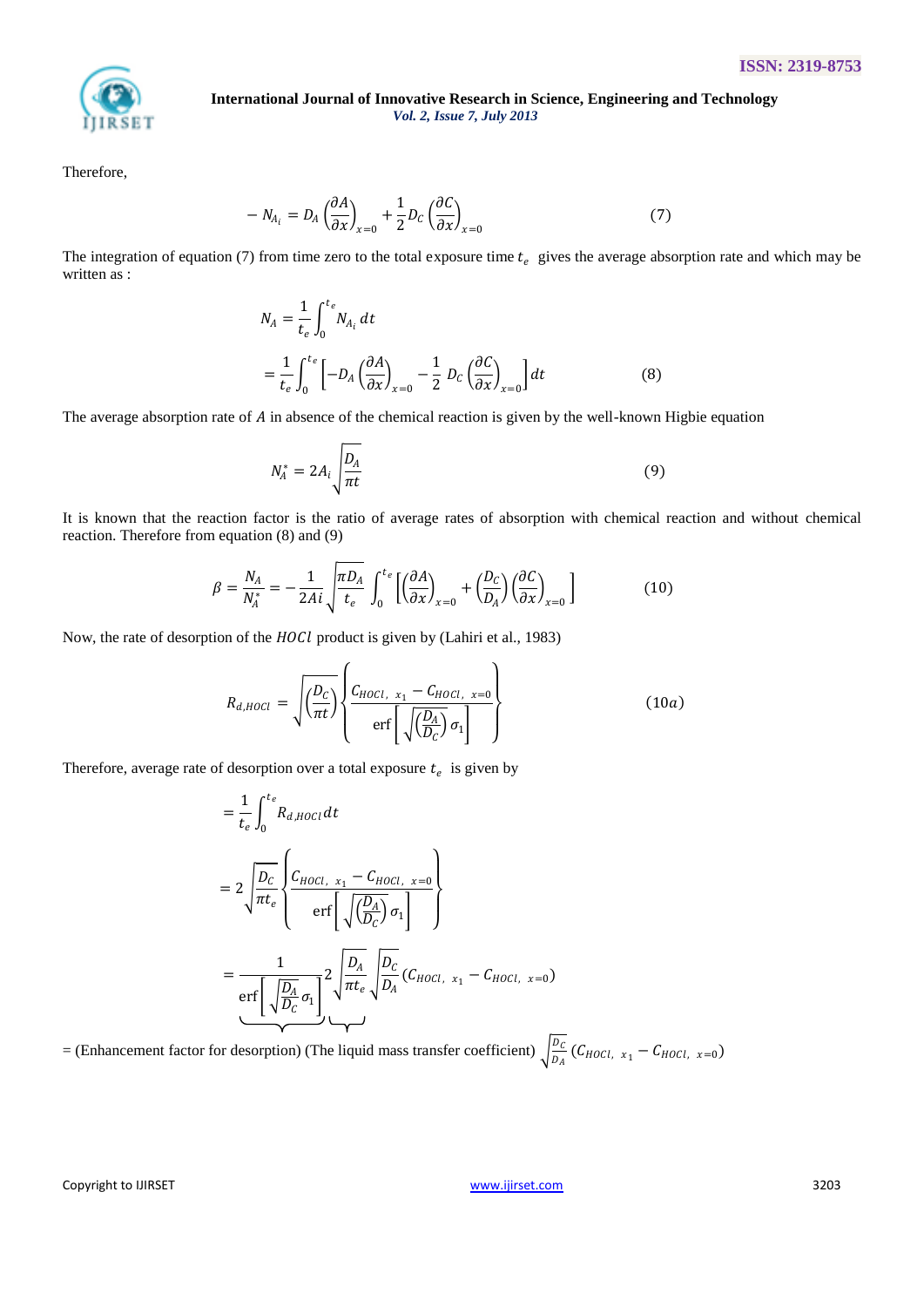

$$
= \phi_{\text{dHOL}} \cdot k_{L} \cdot \sqrt{\left(\frac{D_{C}}{D_{A}}\right)} \left(C_{HOL, x_{1}} - C_{HOL, x=0}\right)
$$

Average rate of absorption of  $Cl_2$  is given by

$$
\bar{R}_A = \beta. k_L. C_{Cl_2}^* \tag{10b}
$$

Hikita et al. (1972) developed the model based on penetration theory for absorption with instantaneous chemical reaction and found that for  $P = 0$  there exists only one reaction plane, where the over-all reaction of reactions  $A + B \rightleftharpoons C$  and  $C + B \rightleftharpoons E$  is  $A + 2B \rightleftharpoons E$ , proceeds irreversibly. The average rate of absorption of the solute gas can be calculated by following equations which were derived by Danckwerts (1950) and Sherwood and Pigford (1952).

$$
N_A = \beta \left( 2Ai \sqrt{\frac{D_A}{\pi t_e}} \right) \tag{11}
$$

$$
\beta = \frac{1}{\text{erf}(\xi \sigma)}\tag{12}
$$

Where  $\sigma$  is root of the equation

$$
erf_c\left(\sqrt{\frac{D_A}{D_B}}\sigma\right)\exp\left[\left(\frac{D_A}{D_B}-1\right)\sigma^2\right]=\sqrt{\frac{D_B}{D_A}}\frac{C_{B0}}{2A_i}\text{erf}(\sigma)\tag{13}
$$

This absorption mechanism is called a "one reaction-plane model".

Hikita et al. (1972) developed a two reaction plane model when  $P = \infty$  and established the fact that two reaction planes are formed within the liquid, which are as follows:

- The reaction  $A + E \rightleftharpoons 2C$  which is the sum of forward part of the first-step reaction  $(A + B \rightleftharpoons C)$  and the backward part of second step reaction  $(C + B \rightleftharpoons E)$  take place irreversibly at the first reaction plane (which is located closer to the gas-liquid interface)
- The reaction  $(C + B \rightleftharpoons E)$  take place irreversibly at the second reaction plane.

Further, the absorption rate may be calculated by equation (8) and following equation:

$$
\beta = \frac{1}{\text{erf}(\sigma_1)}\tag{14}
$$

Where  $\sigma_1$  is the root of following equations,

$$
2er f_c \left( \sqrt{\frac{D_A}{D_B}} \sigma_2 \right) \exp \left[ \left( \frac{D_A}{D_C} - 1 \right) \sigma_1^2 + \left( \frac{D_A}{D_B} - \frac{D_A}{D_C} \right) \sigma_2^2 \right] = \sqrt{\frac{D_B}{D_A}} \frac{C_{B0}}{A_i} \text{erf}(\sigma_1)
$$
(15)  

$$
er f_c \left( \sqrt{\frac{D_A}{D_E}} \sigma_1 \right) \exp \left[ \left( \frac{D_A}{D_E} - 1 \right) \sigma_1^2 \right] - 2er f_c \left( \sqrt{\frac{D_A}{D_E}} \sigma_2 \right)
$$

Copyright to IJIRSET [www.ijirset.com](http://www.ijirset.com/) 3204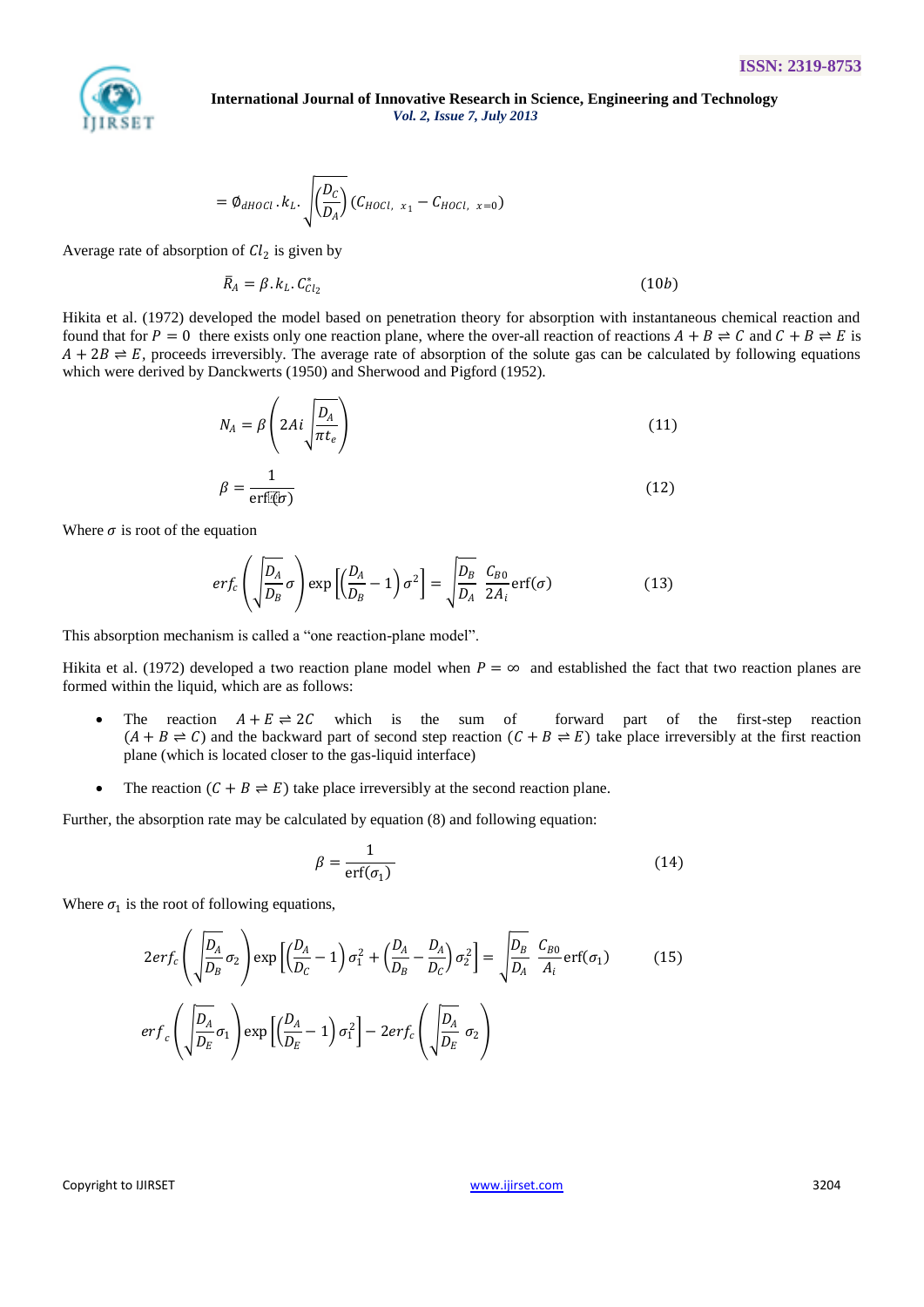

$$
\exp\left[\left(\frac{D_A}{D_C} - 1\right)\sigma_1^2 + \left(\frac{D_A}{D_E} - \frac{D_A}{D_C}\right)\sigma_2^2\right] = \sqrt{\frac{D_E}{D_A}} \frac{C_{E0}}{A_i} \operatorname{erf}(\sigma_1)
$$
\n(16)

The reaction scheme for the  $Cl_2$  – NaOH system studied in this work is similar to the work of Hikita et al. (1972). The present reaction system (Equation (4.4) and (4.5)) may be described in the form

$$
A + B \rightleftharpoons C + C'
$$
  

$$
C + B \rightleftharpoons E
$$

The present system is different than the work of Hikita et al. (1972) due to presence of  $C'$  which was not present in Hikita et al. (1972). However the species  $C'(NaCl)$  is non-reactive. Hence the it does not effect reactive mechanism.

Since, the equilibrium constant ratio  $P = K_1/K_2 = 1.4 \times 10^4$  gmol/l, we can apply the two reaction plane model to the present system.

The diffusion of all species, based on the penetration theory is modeled by partial differential equations. The concentration profile for each species which will be derived by solving the developed model will be similar to that as shown in Figure 1.



Fig. 1 Concentration profiles for absorption of  $Cl_2$  into aqueous  $NaOH$  solution

$$
Region 1 (0 < x < x_1)
$$

$$
D_A \frac{\partial^2 C_A}{\partial x^2} = \frac{\partial C_A}{\partial t} + r_1 \tag{17}
$$

$$
D_C \frac{\partial^2 C_C}{\partial x^2} = \frac{\partial C_C}{\partial t} + r_2 \tag{18}
$$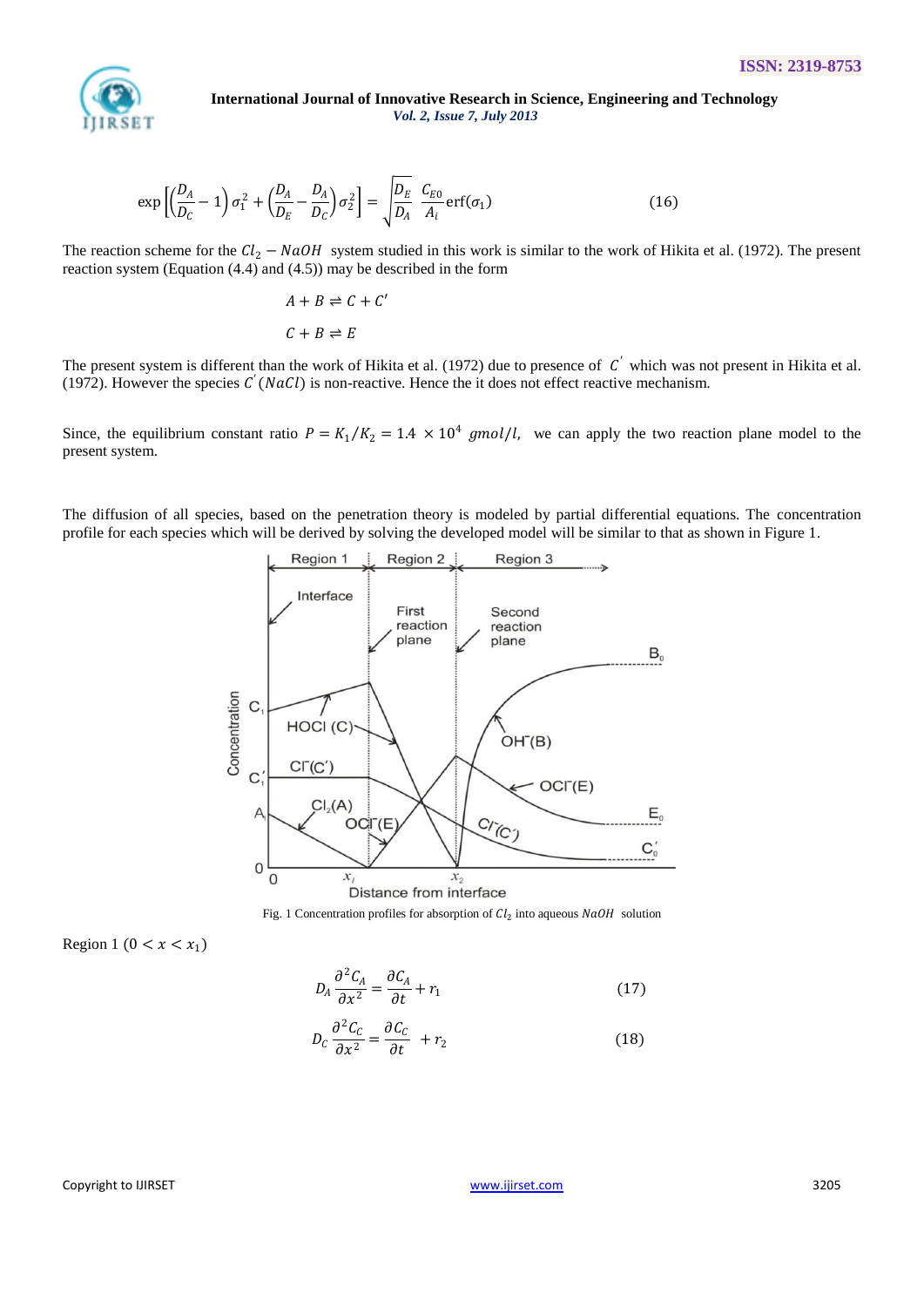

Region 2 ( $x_1 < x < x_2$ )

$$
D_C \frac{\partial^2 C_C}{\partial x^2} = \frac{\partial C_C}{\partial t} + r_2 \tag{19}
$$

$$
D_E \frac{\partial^2 C_E}{\partial x^2} = \frac{\partial C_E}{\partial t} + r_3 \tag{20}
$$

Region 3 ( $x_2 < x < \infty$ )

$$
D_B \frac{\partial^2 C_B}{\partial x^2} = \frac{\partial C_B}{\partial t} + r_4 \tag{21}
$$

$$
D_E \frac{\partial^2 C_E}{\partial x^2} = \frac{\partial C_E}{\partial t} + r_3 \tag{22}
$$

with the following initial and boundary conditions:

$$
t = 0, x > 0; C_B = C_{B0}, C_E = C_{E0}
$$
\n(23)

$$
x = 0, t > 0; C_A = A_i, \frac{\partial C_C}{\partial x} = 0, C_C = C_{C0}
$$
 (24)

$$
x = x_1, t > 0; C_A = C_E = 0, 2D_A \frac{\partial C_A}{\partial x} = 2D_E \frac{\partial C_E}{\partial x} = D_C \frac{\partial C_C}{\partial x}
$$
(25)

$$
x = x_2, t > 0, C_B = C_C = 0, D_B \frac{\partial C_B}{\partial x} = -D_C \frac{\partial C_C}{\partial x} D_E \left[ \left( \frac{\partial C_E}{\partial x} \right)_2 - \left( \frac{\partial C_E}{\partial x} \right)_3 \right] \tag{26}
$$

$$
x = \infty, t \ge 0; C_B = C_{B0}, C_E = C_{E0}
$$
\n(27)

Where  $x_1$  and  $x_2$  are the locations of the first and the second reaction planes, respectively, and  $(\partial C_E/\partial x)_2$  and  $(\partial C_E/\partial x)_3$ represent the values of  $\partial \mathcal{C}_E / \partial x$  when x approaches  $x_2$  from region 2 and from region 3, respectively.

It is important to note that Equations  $(17 – 27)$  represents initial boundary value problem.

This Model is more general. Specifically, when  $r_1 r_2 r_3$  and  $r_4$  are zero, the present model will reduce to Model of Hikita et al. (1973)

The analytical solution of this problem (i.e. concentration profile in the liquid) is given by Hikita et al. (1973) when and is as follows:

Region 1 (0 <  $x < x_1$ )

$$
C_A = A_i \left[ 1 - \frac{\text{erf}(\mathbf{r}/2\sqrt{D_A t})}{\text{erf}(\mathbf{r})} \right]
$$
 (28)

$$
C_B = 0 \tag{29}
$$

$$
C_C = C_{B0} \sqrt{\frac{D_B}{D_C}} \exp\left[ \left( \frac{D_A}{D_C} - \frac{D_A}{D_B} \right) \sigma_2^2 \right]
$$
 (30)

$$
\frac{\text{erf}(\sqrt{D_A/D_C} \sigma_2) - \text{erf}(\sqrt{D_A/D_C} \sigma_1)}{\text{erf}_c(\sqrt{D_A/D_B} \sigma_2)}
$$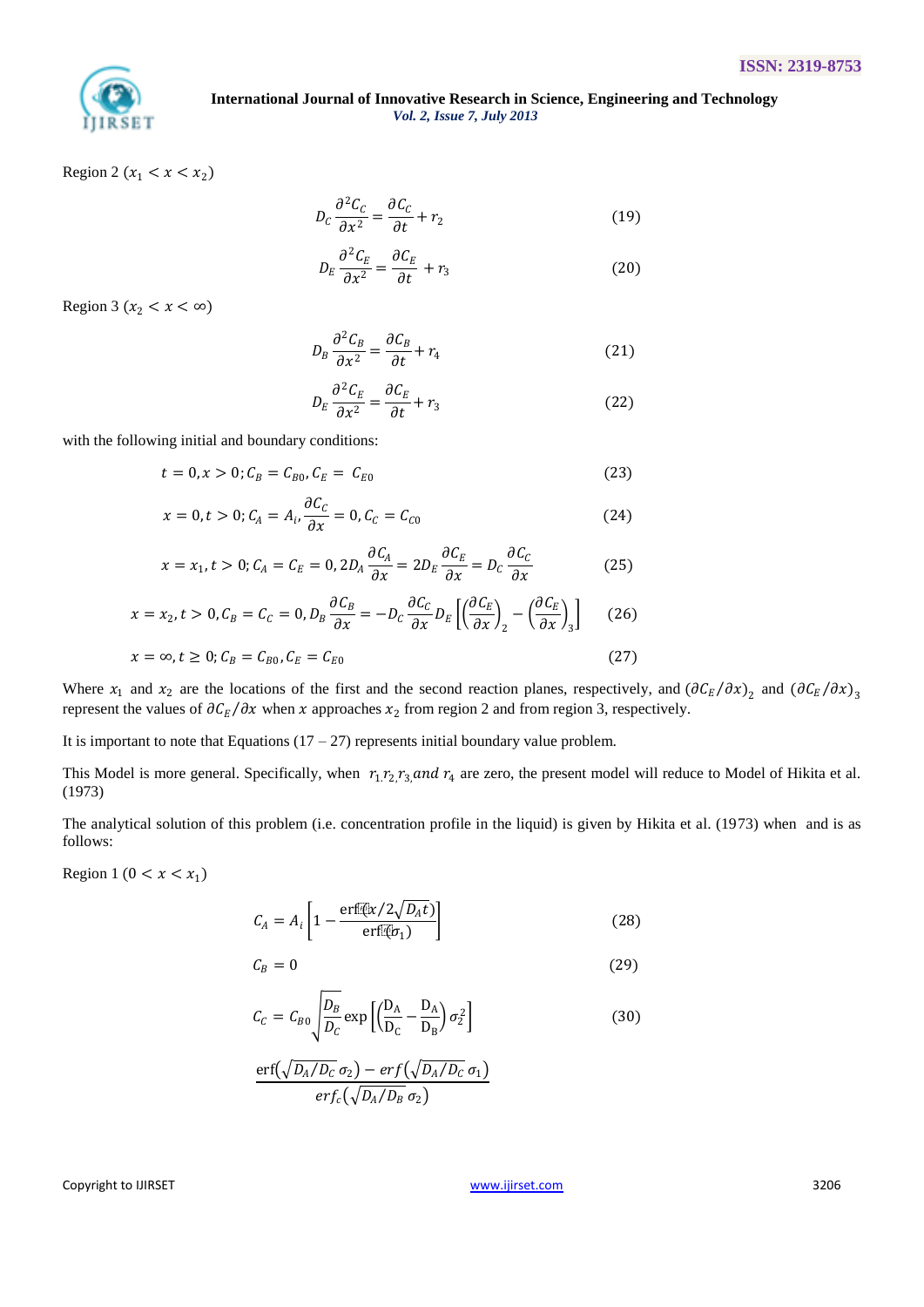

$$
\mathcal{C}_E = 0 \tag{31}
$$

Region 2  $(x_1 < x < x_2)$ 

$$
C_A = 0 \tag{32}
$$

$$
C_B = 0 \tag{33}
$$

$$
C_C = C_{B0} \sqrt{\frac{D_B}{D_C}} exp\left[ \left( \frac{D_A}{D_C} - \frac{D_A}{D_B} \right) \sigma_2^2 \right]
$$
 (34)

$$
\frac{erf(\sqrt{D_A/D_C} \sigma_2) - erf(\sqrt{\alpha}/2 \sqrt{D_C t})}{erf_c(\sqrt{D_A/D_B} \sigma_2)}
$$

$$
C_E = A_i \sqrt{\frac{D_A}{D_E}} exp\left[\left(\frac{D_A}{D_E} - 1\right) \sigma_1^2\right]
$$
(35)

$$
\frac{\text{erf}(\bar{x}/2\sqrt{D_E t}) - \text{erf}(\sqrt{D_A/D_E} \sigma_1)}{\text{erf}(\sigma_1)}
$$

Region  $3(x_2 < x < \infty)$ 

$$
C_A = 0 \tag{36}
$$

$$
C_B = C_{B0} \frac{\text{erf}(\sqrt{2\sqrt{D_B t}} - \text{erf}(\sqrt{D_A/D_B} \sigma_2))}{\text{erf}_c(\sqrt{D_A/D_B} \sigma_2)}
$$
(37)

$$
C_{\mathcal{C}} = 0 \tag{38}
$$

$$
C_E = A_i \sqrt{\frac{D_A}{D_E}} \exp\left[\left(\frac{D_A}{D_E} - 1\right) \sigma_1^2\right]
$$
 (39)

$$
\frac{erf(\sqrt{D_A/D_E} \sigma_2) - (\sqrt{D_A/D_E} \sigma_1)}{erf(\sigma_1)erf_c(\sqrt{D_A/D_E} \sigma_2)} \times erf_c(x/2\sqrt{D_E t})
$$
  
+
$$
E_0 \frac{erf(x/2\sqrt{D_E t}) - erf(\sqrt{D_A/D_B} \sigma_2)}{erf_c(\sqrt{D_A/D_E} \sigma_2)}
$$

*A. Present Mathematical Model I:* This model is represented by equations  $(17 - 27)$  when  $r_1$ ,  $r_2$ ,  $r_3$ ,  $r_4$  are non zero. We have used the numerical technique- finite difference method to solve them. The simulation have also been done using Matlab software.

*B. Present Mathematical Model II:* This model is represented by equations (17 – 22) with modifying boundary conditions and is of the form

$$
t = 0, x > 0; C_B = C_{B0}, C_E = C_{E0}
$$
 (40)

$$
x = 0, t > 0; C_A = A_i, \frac{\partial C_C}{\partial x} = 0, C_C = C_{C0}
$$
 (41)

Copyright to IJIRSET [www.ijirset.com](http://www.ijirset.com/) 3207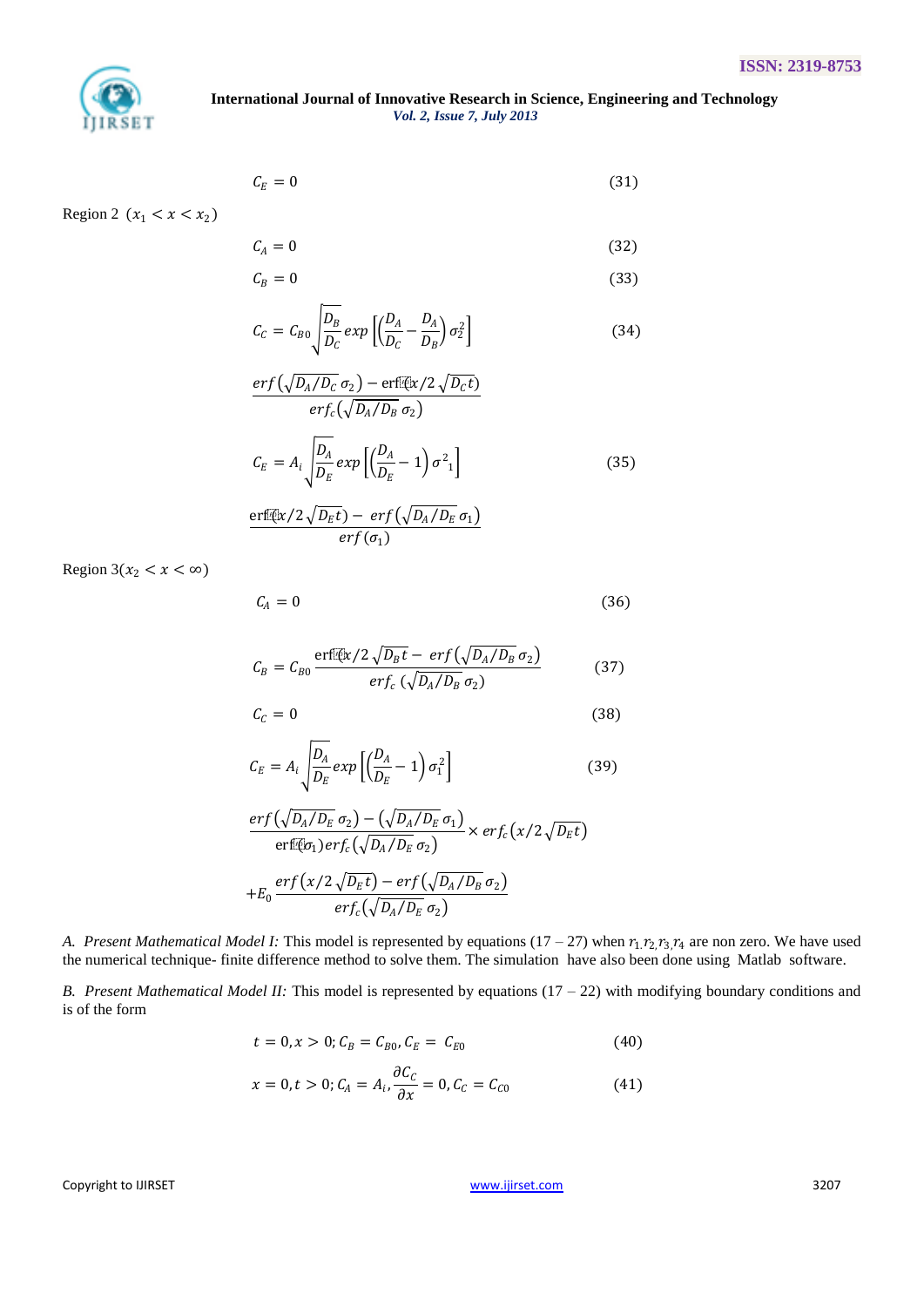

$$
x = x_1, t > 0; C_A = C_E = 0,
$$
  
\n
$$
2D_A \frac{\partial C_A}{\partial x} = -2D_E \frac{\partial C_E}{\partial x} = 2D_C \frac{\partial C_C}{\partial x} = D_C \left[ \left( \frac{\partial C_C}{\partial x} \right)_2 - \left( \frac{\partial C_C}{\partial x} \right)_1 \right] (42)
$$
  
\n
$$
x = x_2, t > 0, C_B = C_C = 0, D_B \frac{\partial C_B}{\partial x} = -D_C \frac{\partial C_C}{\partial x} = D_E \left[ \left( \frac{\partial C_E}{\partial x} \right)_2 - \left( \frac{\partial C_E}{\partial x} \right)_3 \right] (43)
$$
  
\n
$$
x = \infty, t \ge 0; C_B = C_{B0}, C_E = C_{E0}
$$
 (44)

In present mathematical model II, we have consider the effect of jump at  $x = x_1$  and  $x = x_2$ . The two plane model theory suggest us that at  $x = x_1$  there is a instantaneous reaction between species  $A(Cl_2)$  and  $E(OCl^-)$  and causes jump in concentration of species *HOCl*. Similarly, at  $x = x_2$  there is a sudden reaction between species  $C(HOCl)$  and  $B(OH^-)$  and causes jump in concentration of species  $E(OCl^-)$ . This jump values are defined by the last term of the Equation (42) and Equation (43) respectively.

We have used the numerical technique- finite difference method to solve them. The simulation have also been done using Matlab software. The absorption rate can be calculated by equation (8) and

$$
\beta = \frac{1}{\text{erf}(\sigma_1)}\tag{45}
$$

where the constant  $\sigma_1$  can be determined by solving the following pair of simultaneous equations.

$$
\frac{C_0}{A_i} \sqrt{\frac{D_C}{D_A}} = \frac{B_0}{A_i} \sqrt{\frac{D_B}{D_A}} \times \frac{exp\left[\left(\frac{D_A}{D_C} - \frac{D_A}{D_B}\right)\sigma_2^2\right] erf\left[\left(\sqrt{\frac{D_A}{D_C}}\right)\sigma_2\right]}{erf_c\left[\left(\sqrt{\frac{D_A}{D_B}}\right)\sigma_2\right]}
$$
\n
$$
-\frac{2exp\left[\left(\frac{D_A}{D_C} - 1\right)\sigma_1^2\right] erf\left[\sqrt{\left(\frac{D_A}{D_C}\right)}\right] \sigma_1}{erf(\sigma_1)} \qquad (46)
$$
\n
$$
\frac{E_0}{A_i} \sqrt{\frac{D_E}{D_A}} = \frac{B_0}{A_i} \sqrt{\frac{D_B}{D_A}} \times \frac{exp\left[\left(\frac{D_A}{D_E} - \frac{D_A}{D_B}\right)\sigma_2^2\right] erf\left[\left(\sqrt{\frac{D_A}{D_E}}\right)\sigma_2\right]}{erf_c\left[\left(\sqrt{\frac{D_A}{D_B}}\right)\sigma_2\right]}
$$
\n
$$
-\frac{2exp\left[\left(\frac{D_A}{D_E} - 1\right)\sigma_1^2\right] erf\left[\sqrt{\left(\frac{D_A}{D_E}\right)}\sigma_1\right]}{erf(\sigma_1)} \qquad (47)
$$

The trial and error procedure was based on Newton – Raphson technique to evaluate  $\sigma_1$  and  $\sigma_2$  from equations (46) and (47). In this technique the first guess values of  $\sigma_1$  and  $\sigma_2$  was calculated by considering equal diffusivities.

#### **IV. RESULTS AND DISCUSSION**

#### *A. The effect of the diffusivity ratio on enhancement factor*

Figure 2 shows the plot of the enhancement factor  $\beta$  versus the concentration ratio  $C_{B0}/C_{Ai}^*$  for different diffusivities ratio of  $D_B/D_A$  with constant  $D_C/D_A$  and  $D_E/D_A$ . The value of  $D_B/D_A$  are taken 2.43, 1 and 0.1. In this figure the plots of Hikita (1972), proposed mathematical model I [equations  $(17-27)$  with  $r_1, r_2, r_3$  and  $r_4$  are non zero] and proposed mathematical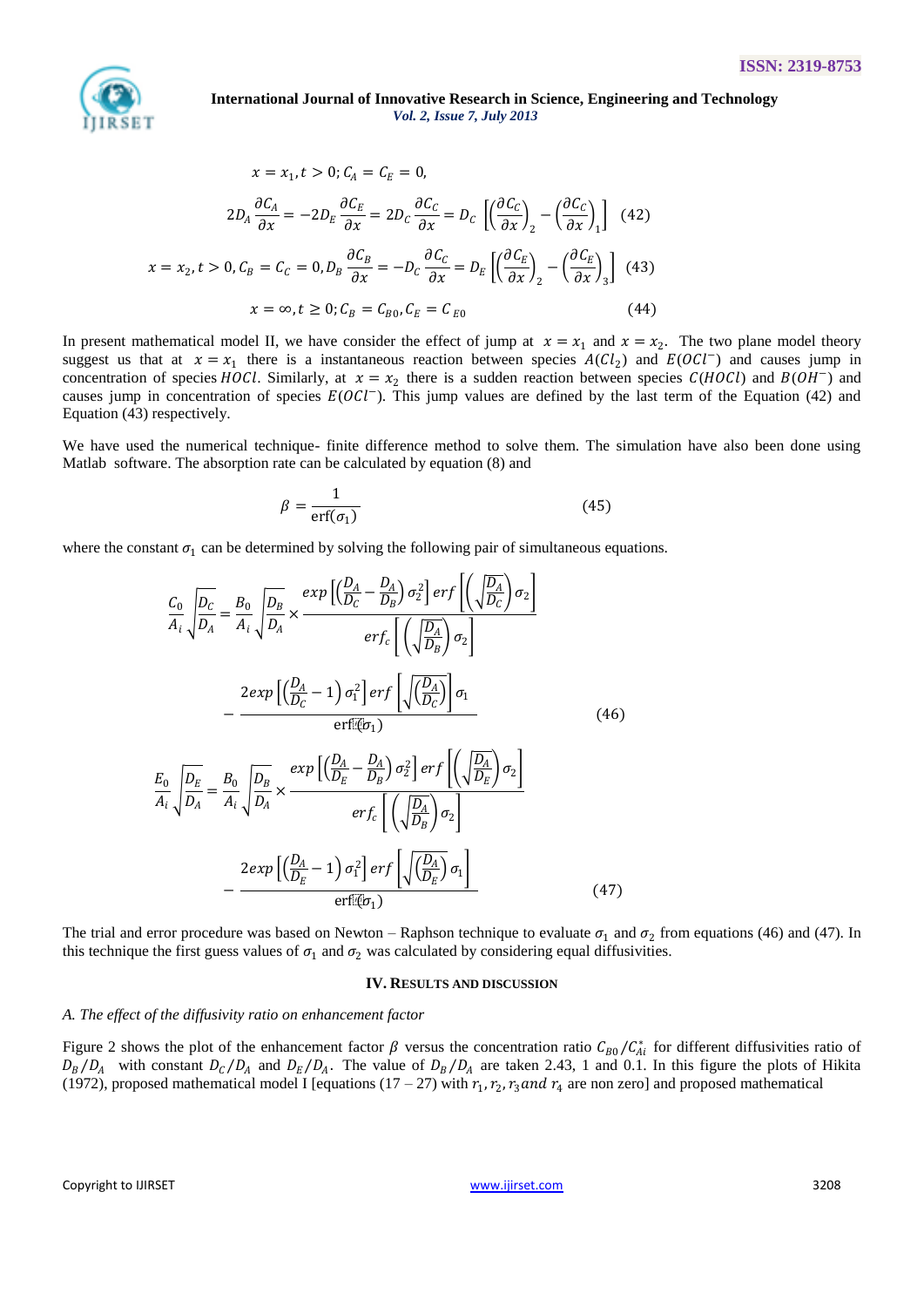



Fig. 2 Variation in enhancement factor with respect to  $C_{B0}/C_{Ai}^{*}$  at different  $D_B/D_A = 2.43$ , 1, 0.1 and constant  $D_E/D_A = 10$  and  $D_C/D_A = 0.1$  for absorption of

The following results may be drawn from figure (2).

- The lines in the figure having higher  $D_B/D_A$  are at higher position for the same  $C_{B0}/C_{Ai}^*$ . This indicates that at higher ratio of diffusivities of reactants (liquid and gas), the enhancement factor is higher. It can be concluded that higher the diffusivity of liquid reactant with respect to gaseous reactant, higher is the enhancement factor. The increase in enhancement factor is due to reduction in thickness of interfacial film. The reduction in thickness in interfacial film is due to movement of reactant  $B(NaOH)$  is faster toward interface compared to movement of  $A(Cl_2)$  toward bulk of liquid.
- For same  $D_B/D_A$  plots shows that enhancement factor increases with increase in the reactant ratio  $(C_{B0}/C_{Ai}^*)$ . The increase in enhancement factor is steeper at initial increase of  $C_{B0}/C_{Ai}^*$ . After that the rate of rise in enhancement factor with respect to rate of rise in reactant ratio is reducing and after certain value of  $C_{B0}/C_{Ai}^{*}$ , there is hardly any rise is enhancement factor with respect to reactant ratio. It can be concluded that there is increase in enhancement factor with increase in liquid reactant concentration up to certain limits. This may be taken to mean that at higher  $C_{B0}$  enhancement factor is higher. The reduction of  $\beta$  at higher  $C_{B0}/C_{Ai}^{*}$  is due to high viscosity of  $NaOH$  solution at higher  $C_{B0}$ .
- For the same ratio of  $C_{B0}/C_{Ai}^{*}$  the value of enhancement factor derived from proposed mathematical model II is higher than the value from proposed mathematical model I. The value derived from Hikita (1972) is the lowest. The predicted values from proposed mathematical model I and proposed mathematical model II are higher than Hikita (1972) as the effect of HOCl diffusing out have been considered.



Fig 3 Error estimates between experimental data and proposed mathematical model at different  $D_R/D_A = 2.43, 1, 0.1$  and constant  $D_R/D_A = 10$  and  $D_C/D_A = 0.1$ .

Copyright to IJIRSET [www.ijirset.com](http://www.ijirset.com/) 3209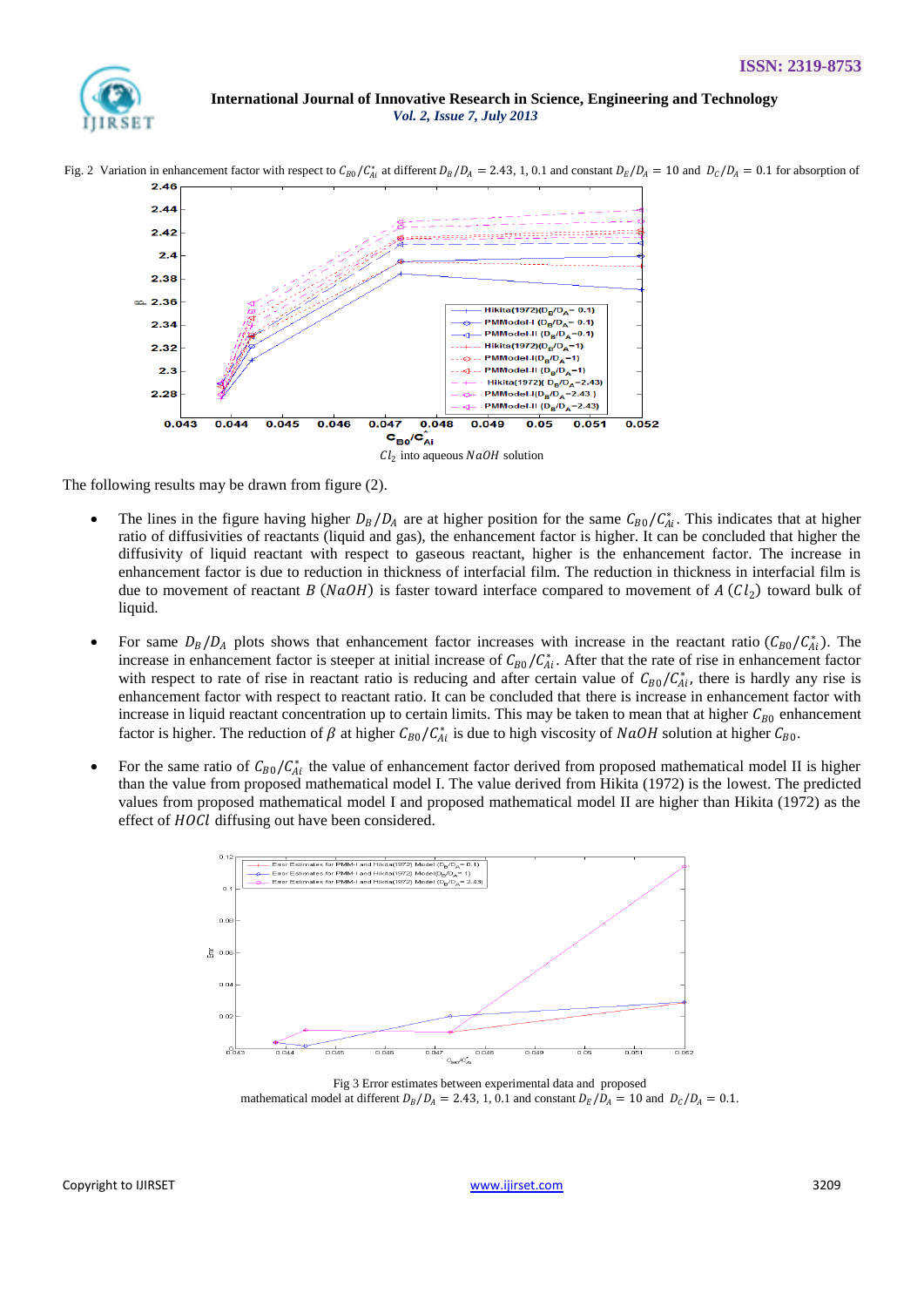

The error estimates between Hikita (1972) model and proposed mathematical model I is shown in Fig. 3. The error is defined as Error =  $\beta$  predicted by Hikita (1972) model -  $\beta$  predicted by proposed model I for diffusivities  $D_B/D_A = 2.43$ , 1 ,0.1

It is observed that the lower value of  $D_B/D_A$  for different  $C_{B0}/C_{Ai}^*$ , the proposed mathematical model I and Hikita (1972) model are comparable. However, for higher values of  $D_B/D_A$ , the comparison shows that there is a numerical instability in Hikita (1972) model (higher value of error). Therefore, we conclude that the proposed model I is well-posed.

## *B. Comparison of experimental results with simulated results*

Figure (4) is a comparison of  $\beta$  predicted by the simulated results of Hikita (1973), proposed mathematical model I and proposed mathematical model II with experimentally determined values ( for  $C_{Ag,in} = 0.602 \times 10^{-3}$  *kmol*/m<sup>3</sup>) at actual value of diffusivity ratio:  $D_B/D_A = 2.32$ ,  $D_C/D_A = 1.04$ ,  $D_{C'}/D_A = 1.4$  and  $D_E/D_A = 0.786$  (Table A 3.4). It may be observed that the values obtained by experiment, Hikita (1973) model and proposed model I are comparable. Equations (17) to (22) and (45) to (50) indicate that  $\beta$  is a function of rate of reactions and three diffusivity (in liquid) ratios,  $D_B/D_A$   $D_C/D_A$  and  $D_E/D_A$ . The predicted values by proposed mathematical model I are higher to some extent than Hikita (1973) model which is due to the effect of reaction on  $\beta$ , have been consider in mathematical model I. It may be make out that the influence of rate of reaction are marginal that may be because being instantaneous reaction diffusivity ratio of species are rate controlling.

| $\mathcal{C}_{B0}$ , kmol/m <sup>3</sup>                                         | 0.95 | 0.75 | 0.525 | 0.031 |
|----------------------------------------------------------------------------------|------|------|-------|-------|
| Exp. value of $\beta$ for $C_{Ag,in} = 0.602 \times 10^{-3}$ kmol/m <sup>3</sup> | 1.55 |      | 2.24  | 1.94  |



Fig. 4 Comparison of value of  $\beta$  determined experimentally and by proposed mathematical model for different  $C_{B0}$  at  $C_{Ag,in} = 0.602 \times 10^{-3}$  kmol/m<sup>3</sup>

The values predicted by proposed mathematical model II for  $\beta$  are higher than experimental values. It may be concluded that the effect of jumping in the concentration of  $H OCl$  and  $OCl^-$  which have been considered in the model at the interface 1 and 2 are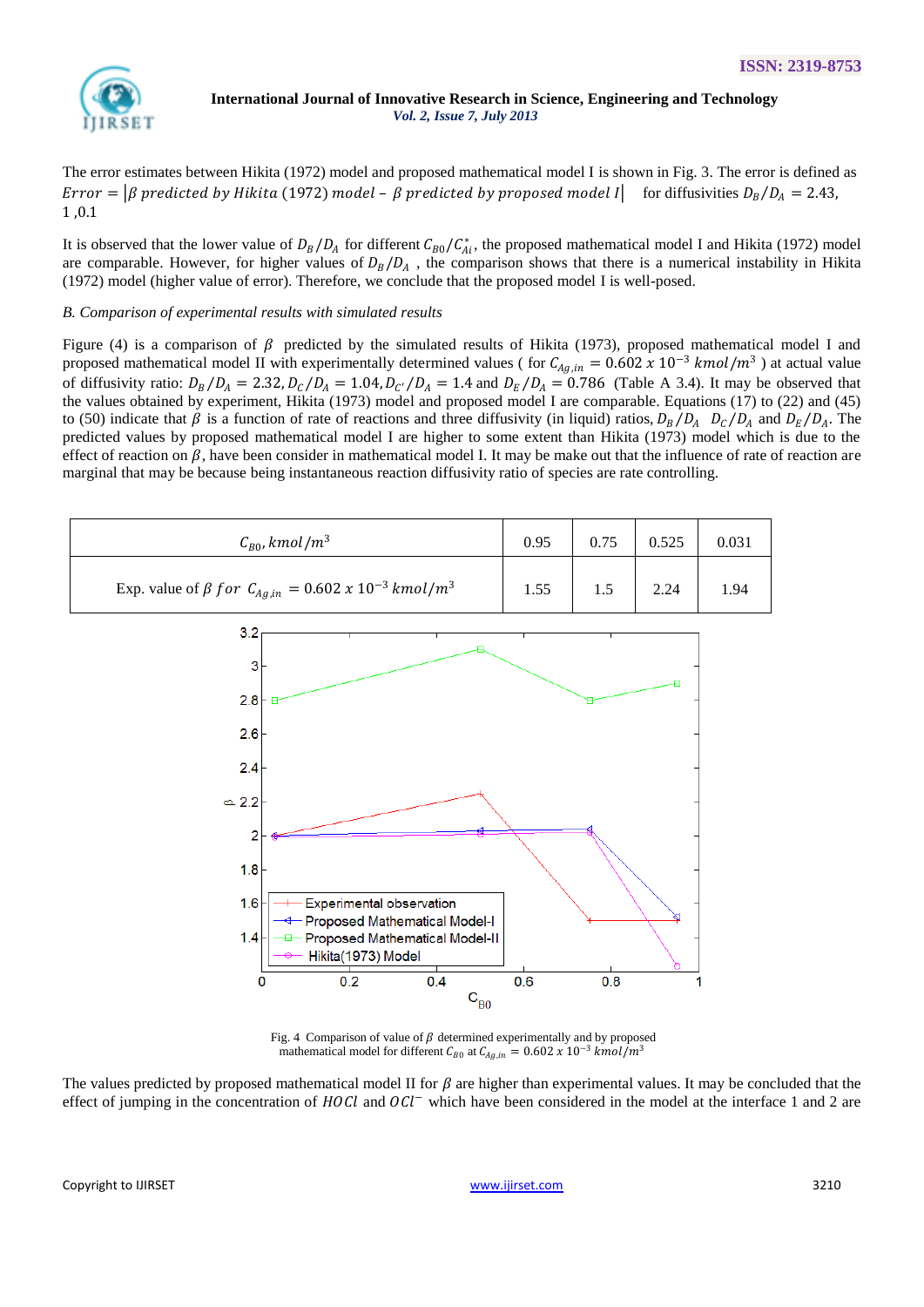

not appreciable. Hence the values predicted by model II are higher. So model II is not appropriate under operating conditions of the experiment.

# **V. CONCLUSION**

- The enhancement factor depends on the five independent dimensionless parameters i.e., three diffusivity ratios,  $D_B/D_A$  $D_C/D_A$  and  $D_E/D_A$ , and two concentration ratios  $C_{B0}/C_{Ai}^*$  and  $E_0/C_{Ai}^*$ .
- The enhancement factor increases as the value of  $D_B$  with respect to  $D_A$  increases.
- The value of enhancement factor increases as the value  $C_{B0}$  increases, and the effect of  $C_{B0}/C_{Ai}^{*}$  becomes large at low values and low at high values  $C_{B0}/C_{Ai}^*$
- The proposed mathematical model I is more appropriate to experimental results at operating conditions i.e. at  $30^{\circ}$ C.

# **ACKNOWLEDGEMENTS**

The author would like to thank Professor Vasdev Singh for their constant help and encouragement during this work

# **NOMENCLATURE**

| Latin letters           |                                                           |                                        |
|-------------------------|-----------------------------------------------------------|----------------------------------------|
| $A_i, A^*$              | physical solubility of chlorine                           | [kmol/m <sup>3</sup> or gmol/liter]    |
| $\overline{C}$          | concentration                                             | [kmol/m <sup>3</sup> or gmol/liter]    |
| $C_{B0}$                | concentration of B in bulk of liquid/                     | [kmol/m <sup>3</sup> or gmol/liter]    |
|                         | Initial concentration                                     |                                        |
| D                       | diffusion coefficient of species indicated by             | $\rm [m^2\,s^{-1}]$                    |
|                         | subscript in the liquid phase                             |                                        |
| H                       | Henry's law coefficient                                   | [Pa m <sup>3</sup> mol <sup>-1</sup> ] |
| $R_A$ , $N_A$           | rate of molar absorption with chemical reaction<br>(flux) | [mol m <sup>-2</sup> s <sup>-1</sup> ] |
| $N_A^*$                 | average rate of physical absorption (flux)                | [mol m <sup>-2</sup> s <sup>-1</sup> ] |
| K                       | equilibrium constant of reaction                          | $[\cdot]$                              |
| $k_L$                   | liquid sided mass transfer coefficient                    | $\left[\text{m s}^{-1}\right]$         |
| $\mathbf{r}$            | chemical reaction rate of species (volumetric)            | [mol m <sup>-3</sup> s <sup>-1</sup> ] |
| $t_{e}$                 | exposure time                                             | [s]                                    |
| X                       | distance from interface                                   | [m]                                    |
| Greek letters           |                                                           |                                        |
|                         | enhancement factor                                        | $[\cdot]$                              |
| $\frac{\beta}{\sigma}$  | parameter defined by equation (1.2.13)                    | $[\cdot]$                              |
| $\sigma_1$ , $\sigma_2$ | parameter defined by equation $(1.2.15)$ & $(1.2.16)$     | $[\cdot]$                              |
| Subscripts              |                                                           |                                        |
| $\overline{0}$          | fluid bulk                                                |                                        |
| A,B                     | component A,B                                             |                                        |
| G, g                    | gas phase                                                 |                                        |
| i.                      | interface                                                 |                                        |
| in                      | inlet                                                     |                                        |
| j                       | jet                                                       |                                        |
| d                       | desorption                                                |                                        |
| Superscripts            |                                                           |                                        |
| $\mathbf 0$             | fluid bulk/initial                                        |                                        |
| *                       | equilibrium, physical solubility                          |                                        |
|                         |                                                           |                                        |